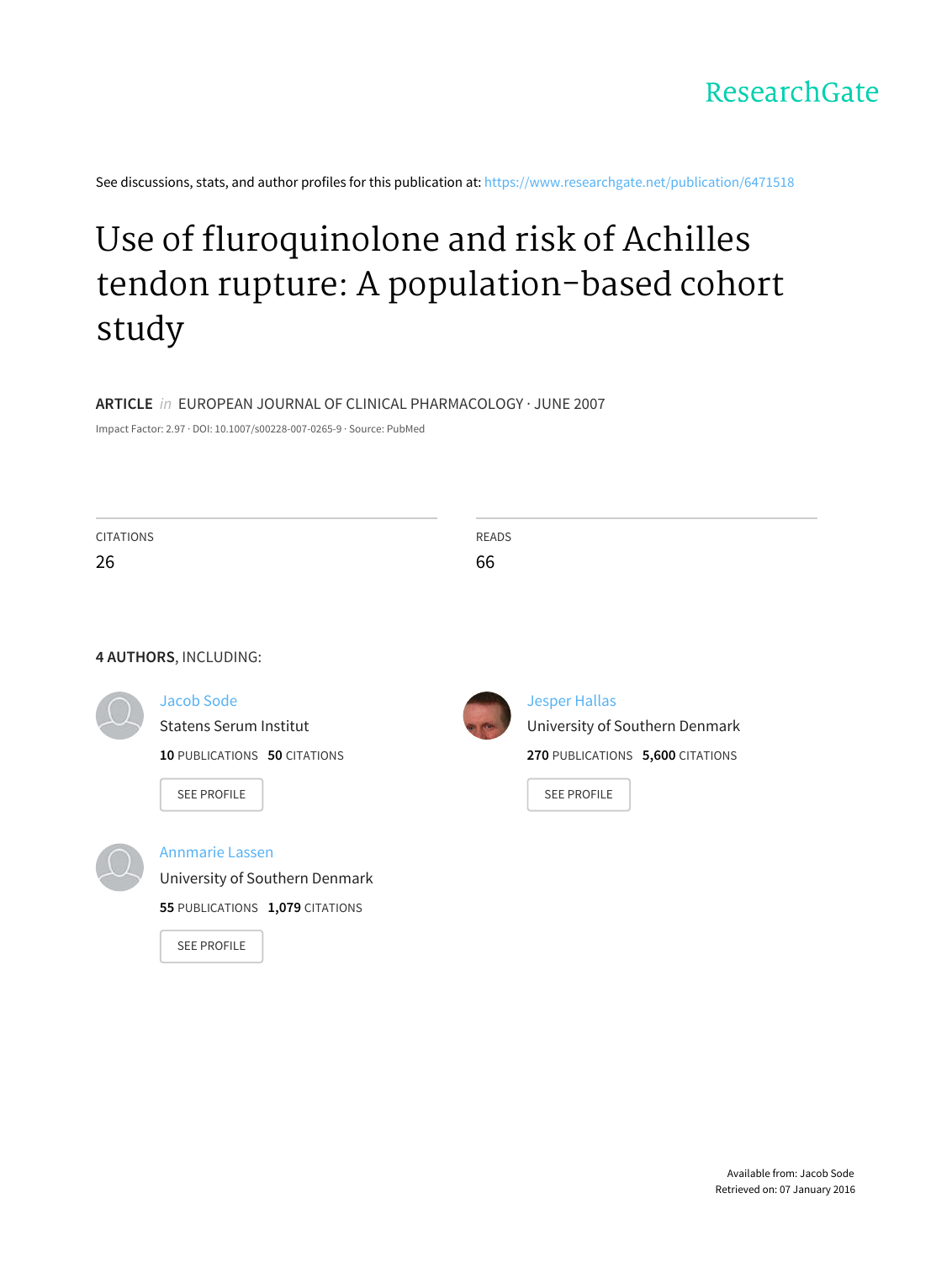PHARMACOEPIDEMIOLOGY AND PRESCRIPTION

# Use of fluroquinolone and risk of Achilles tendon rupture: a population-based cohort study

Jacob Sode · Niels Obel · Jesper Hallas · Annmarie Lassen

Received: 7 November 2006 / Accepted: 9 January 2007 / Published online: 3 March 2007  $\oslash$  Springer-Verlag 2007

#### Abstract

Objective Several case-control studies have reported that the use of fluoroquinolone increases the risk of rupture of the Achilles tendon. Our aim was to estimate this risk by means of a population-based cohort approach.

Setting Data on Achilles tendon ruptures and fluoroquinolone use were retrieved from three population-based databases that include information on residents of Funen County (population: 470,000) in primary and secondary care during the period 1991–1999. A study cohort of all 28,262 first-time users of fluoroquinolone and all incident cases of Achilles tendon ruptures were identified.

Main outcome measures The incidence rate of Achilles tendon ruptures among users and non-users of fluoroquinolones and the standardised incidence rate ratio associating fluoroquinolon use with Achilles tendon rupture were the main outcome measures.

Results Between 1991 and 2002 the incidence of Achilles tendon rupture increased from 22.1 to 32.6/100,000 personyears. Between 1991 and 1999 the incidence of fluoroquinolone users was 722/100,000 person-years, with no apparent trend over time. Within 90 days of their first use of fluoroquinolone, five individuals had a rupture of the

Grant support: there is no funding.

J. Sode  $\cdot$  N. Obel  $\cdot$  A. Lassen ( $\boxtimes$ ) Department of Infectious Medicine, Odense University Hospital, 5000 Odense C, Denmark e-mail: Annmarie.lassen@ouh.fyns-amt.dk

J. Hallas

Clinical Pharmacology, Institute of Clinical Pharmacology, University of Southern Denmark, Odense, Denmark

Achilles tendon; the expected number was 1.6, yielding an age- and sex-standardised incidence ratio of 3.1 [(95% confidence interval (95%CI): 1.0–7.3). The 90-day cumulative incidence of Achilles tendon ruptures among fluoroquinolone users was 17.7/100,000 (95%CI: 5.7–41.3), which is an increase of 12.0/100,000 (95%CI: 0.0–35.6) compared to the background population.

Conclusion Fluoroquinolone use triples the risk of Achilles tendon rupture, but the incidence among users is low.

Keywords Achilles tendon · Antibiotics · Cohort study · Incidence . Quinolone

#### Abbreviations

CI confidence interval

#### Introduction

Achilles tendon rupture is a condition that manifests as complete or partial rupture of the Achilles tendon. It is mainly related to physical activity, although rheumatoid arthritis and the use of corticosteroids are additional risk factors [\[1](#page-5-0), [2](#page-5-0)]. The prevalence of Achilles tendon rupture has been reported in a number of studies, with a range of 6 to 37/100,000 person-years, and it seems to increase with calendar time  $[2-7]$  $[2-7]$  $[2-7]$  $[2-7]$ . Although most young individuals recover completely following an Achilles tendon rupture, the condition is associated with considerable morbidity and loss of function among elderly [[8,](#page-5-0) [9](#page-5-0)].

Population-based cohort and case-control studies have demonstrated that fluoroquinolones can increase the risk of tendinitis or Achilles tendon ruptures by a factor of three to six [[10](#page-5-0)–[12](#page-5-0)]. The risk of Achilles tendon rupture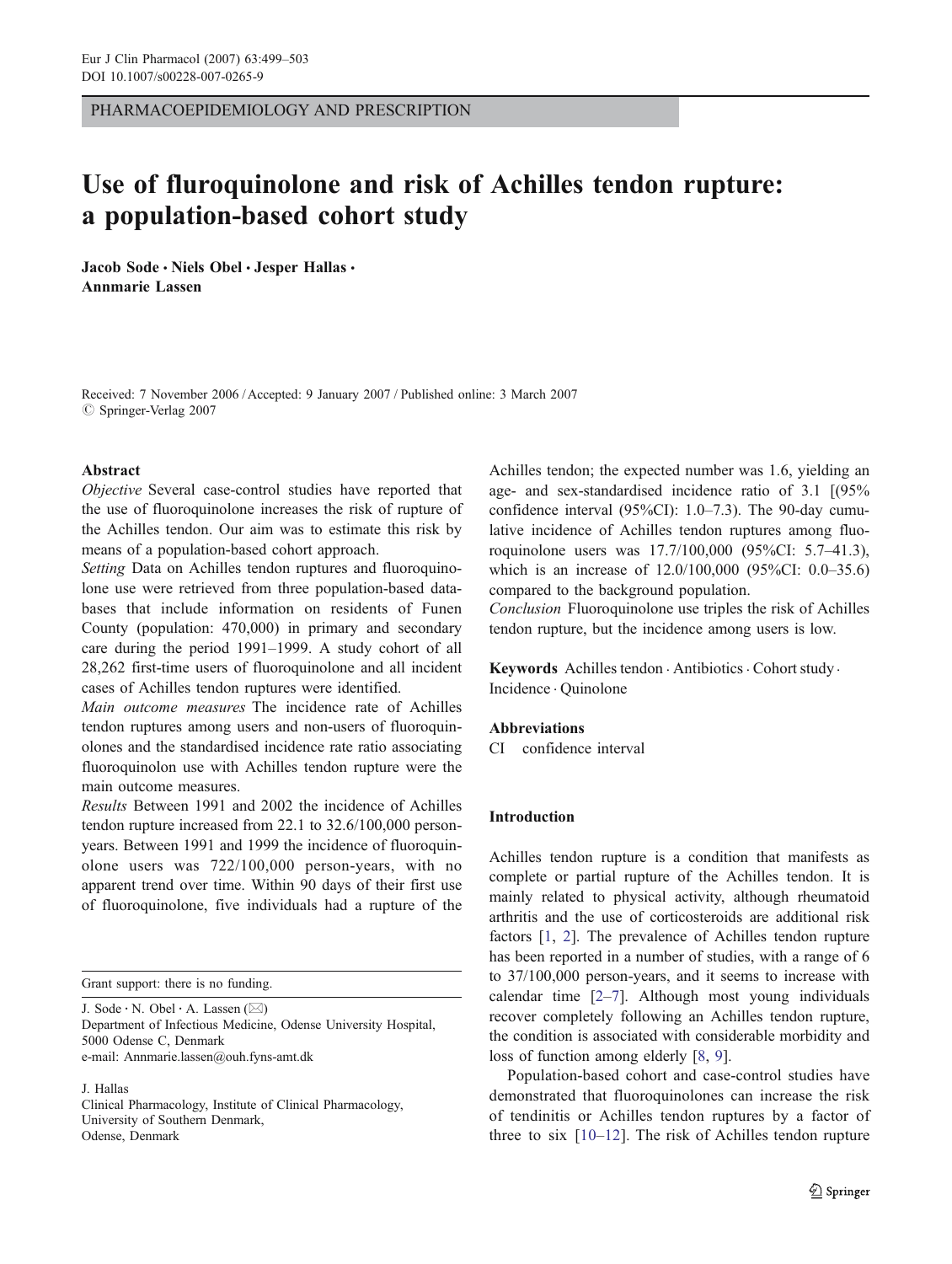<span id="page-2-0"></span>500 Eur J Clin Pharmacol (2007) 63:499–503

is higher among the elderly than among young fluoroquinolone users [[8,](#page-5-0) [10](#page-5-0)–[12\]](#page-5-0). In two population-based studies, the absolute risk of Achilles tendon diseases among patients who use fluoroquinolones was found to range between 7.74/100,000 days at risk and 3.2/1000 patientyears [[10](#page-5-0), [12](#page-5-0)].

The mechanisms behind the fluoroquinolone effect is unknown, but it is probably due to direct toxicity and degenerative changes on collagen fibres [\[2](#page-5-0), [8,](#page-5-0) [9](#page-5-0)]. Fluoroquinolones possess chelating properties that are likely involved in tendon toxicity as animals fed a magnesiumdeficient diet are at increased risk of fluoroquinoloneinduced tendon disorders [[13,](#page-5-0) [14](#page-5-0)].

The aim of the present study was to describe the absolute and relative incidence rate of Achilles tendon rupture among fluoroquinolone-treated patients in comparison to that in the general population.

#### Methods

We retrieved data from three large population-based registers: the Patient Administrative System of Funen County, the Odense University Pharmacoepidemiological Database and the Civil Registration System. Data were linked by the personal identifying code that is unique for each Danish citizen [\[15](#page-5-0)].

Since 1974, the Patient Registration System of the County of Funen has included 100% of all in-hospital contacts in Funen County; in 1989, this was expanded to include all out-patient visits as well. We retrieved data on all discharges with a diagnosis code of Achilles tendon rupture for the period 1974–2002 (ICD 8: 90810 and ICD 10: S860).

Since 1990, prescriptions reimbursed in Funen County have been registered in the Odense Pharmacoepidemiological Database [\[16](#page-5-0)]. Data have been complete since 1992. Each record contains the date of purchase, a full account of what has been dispensed and the unique personal registration number. Prescriptions for fluoroquinolone have been exempted from reimbursement since May 17, 1999, after which time they were also no longer included in the database. We retrieved data on all prescriptions for fluoroquinolones, tetracyclines, penicillins, cephalosporins, sulfonamides, macrolides, aminoglycosides and glycopeptides between January 1, 1991 and May 17, 1999.

To assess any misclassification of cases, we manually reviewed the clinical records of all Achilles tendon ruptures identified among users of fluoroquinolone and found no misclassified case out of five registered Achilles tendon ruptures. Data on death and migration out of the county for all subjects were obtained from the Danish Civil Registration System.

#### Analyses

All patients registered for an Achilles tendon rupture between 1974 and 2002 were identified, and the age- (10 year age groups) and gender-specific incidence of Achilles tendon rupture between 1991 and 2002 was calculated.

All redeemed prescriptions of fluoroquinolone between January 1, 1991 and May 17, 1999 were identified; for comparison purposes, we also identified all other redeemed prescriptions for all other antibiotics in this same period. Patients were excluded if they were not a resident of Funen County at the time of the Achilles tendon rupture and/or at the time of the redeemed prescription.

A cohort of all patients with first redeemed prescriptions on fluoroquinolones was identified. We assigned a 90-day risk window to each prescription. Relative risk was calculated as the ratio between the observed and the expected case numbers for fluoroquinolone users (standardised incidence ratio by indirect standardisation). The absolute risk was expressed as the 90-day cumulative incidence proportion per 100,000 persons. This measure was calculated for new fluoroquinolone users and for the background population, and the difference was termed the risk difference. We standardised for gender and for age in 10-year intervals in all comparisons. Ninety-five percent confidence intervals (95%CI) were calculated under the assumption of a Poisson distribution for the number of cases among fluoroquinolone users.

We calculated the population attributable proportion using standard techniques [\[17](#page-5-0)]. This measure expresses the proportion of all Achilles tendon ruptures cases that are caused by fluoroquinolone intake.

With the aim of controlling for confounders that are stable over time, a case-crossover analysis was performed [\[18](#page-5-0)]. All patients with a first-time rupture of the Achilles tendon between July 1, 1992 and May 17, 1999 were identified and subsequently given two dates: a case-date, which was the date that the Achilles tendon rupture was registered, and a control-date, which was the date 365 days before the case-date. Redeemed prescriptions of fluoroquinolone 90 days before the case- and control-date, respec-



Fig. 1 Incidence rate of Achilles tendon rupture in Funen County in the period 1991–2002 (cases/100,000 persons per year)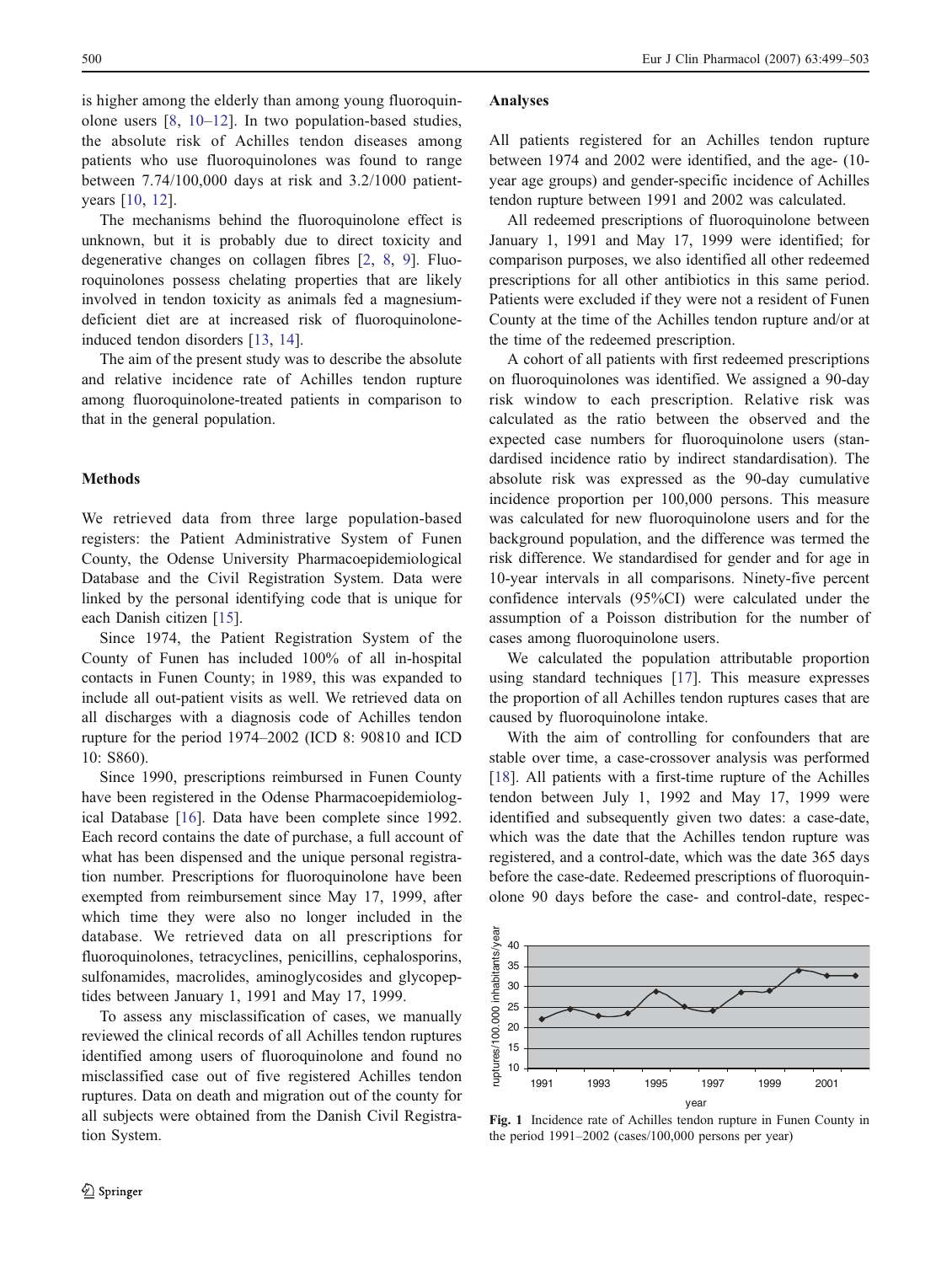<span id="page-3-0"></span>

Fig. 2 Age-specific incidence of fluoroquinolone use in Funen County between 1991 and 1999

tively, were retrieved. The odds ratio (OR) was calculated by conventional techniques as the discordant exposure ratio [[18\]](#page-5-0). In this analysis, only subjects who were resident in Funen County for at least 18 months were included. We also included all uses of fluoroquinolones – not only first use as in the main analysis. The reason for the more comprehensive definition of usage was based on the fact that if we included only the first use of flouquilonone, subjects could not possibly be concordant users both on the index date and on the reference date and, therefore, the conditions for performing a case-crossover study would not be met.

All analyses were repeated for other antibiotics as a group (tetracyclines, chloramphenicols, penicillins, cephalosporins, sulfonamides, macrolides, aminoglycocides and glycopeptides).

Analyses were performed using STATA (release 8; Stata Corp, College Station, Tex.). Approval was obtained from the Danish Data Protection Board. Approval from an ethics committee was not required.

## **Results**

Between 1991 and 2002 a total of 1538 patients had an incident involving the rupture of the Achilles tendon. The mean age of the patient at the time of the rupture was 44.2 years, and 75% were men. The mean incidence rate was 27.3/100,000 person-years, but there was a trend towards an increased incidence during this period – from 22.1/100,000 person-years in 1991 to 32.6/100,000 personyears in 2002 (Fig. [1](#page-2-0)). The peak incidence rate was found among persons aged 30–49 years (55/100,000 persons per year).

Between January 1, 1991 and May 17, 1999, we identified a total of 28,262 patients with a first episode of fluoroquinolone use. The mean age of these patients was 55 years (SD: 20.4), and 62% were women. The incidence of first fluoroquinolone use varied between 500/100,000 persons per years in 1997 and 987/100,000 persons per year in 1994, with no stable time-trend, and with a mean of 722/ 100,000 persons per year. The incidence was strongly related to age, with an incidence of 182/100,000 persons per year for the 10- to 19-year-old group, increasing to 2146/100,000 persons per year for the 80- to 89-year-old group (Fig. 2).

Among the 28,262 persons who had redeemed a prescription on fluoroquinolone for the first time, five had an Achilles tendon rupture during the first 90 days of follow-up; the expected number was 1.6, and the standardised incidence rate ratio 3.1 (95%CI: 1.0–7.3) (Table 1). The absolute 90-day risk was 17.7/100,000 persons, and the absolute risk difference when compared to the general population was 12.0/100,000 persons per 90-day period (Table [2](#page-4-0)).

Among those patients  $\geq 60$  years the standardised incidence ratio was 4.0 (95%CI: 0.5–14.4) in the 90-day time-window, while the standardised incidence ratio was 2.5 (95%CI: 0.5–7.4) for patients younger than 60 years (Table 1). The corresponding population attributable proportions are 0.3, 0.2 and 1.2% for the entire population, for persons <60 years of age and for persons ≥60 years of age, respectively.

A total of 911 patients had a first-time Achilles tendon rupture between July 1, 1992 and May 17, 1999. Nine of these had used fluoroquinolone in the 90-day period immediately preceding the Achilles tendon rupture (casedate). One year previously, five individuals had used

Table 1 Observations of Achilles tendon ruptures within 90 days of the first-time use of fluoroquinolone and other antibiotics

<sup>a</sup> The standardised incidence rate ratio is calculated by indirect standardisation using incidence data from the background population

| Antibiotic use in relation<br>to age category | Observed Achilles<br>tendon ruptures $(n)$ | Expected Achilles tendon<br>ruptures $(n)$ | Standardised incidence<br>ratio <sup>a</sup> (95% confidence<br>interval) |
|-----------------------------------------------|--------------------------------------------|--------------------------------------------|---------------------------------------------------------------------------|
| Antibiotic Fluoquinolon use                   | -5                                         | 1.6                                        | $3.1(1.0-7.3)$                                                            |
| Age $\leq 60$ years                           | 3                                          | 1.2                                        | $2.5(0.5-7.4)$                                                            |
| Age $\geq 60$ years                           | 2                                          | 0.5                                        | $4(0.5-14.4)$                                                             |
| Other antibiotic use                          | 21                                         | 25.5                                       | $0.8(0.5-1.3)$                                                            |
| Age $\leq 60$ years                           | 15                                         | 21.8                                       | $0.7(0.4-1.1)$                                                            |
| Age $\geq 60$ years                           | 6                                          | 3.7                                        | $1.6(0.6-3.5)$                                                            |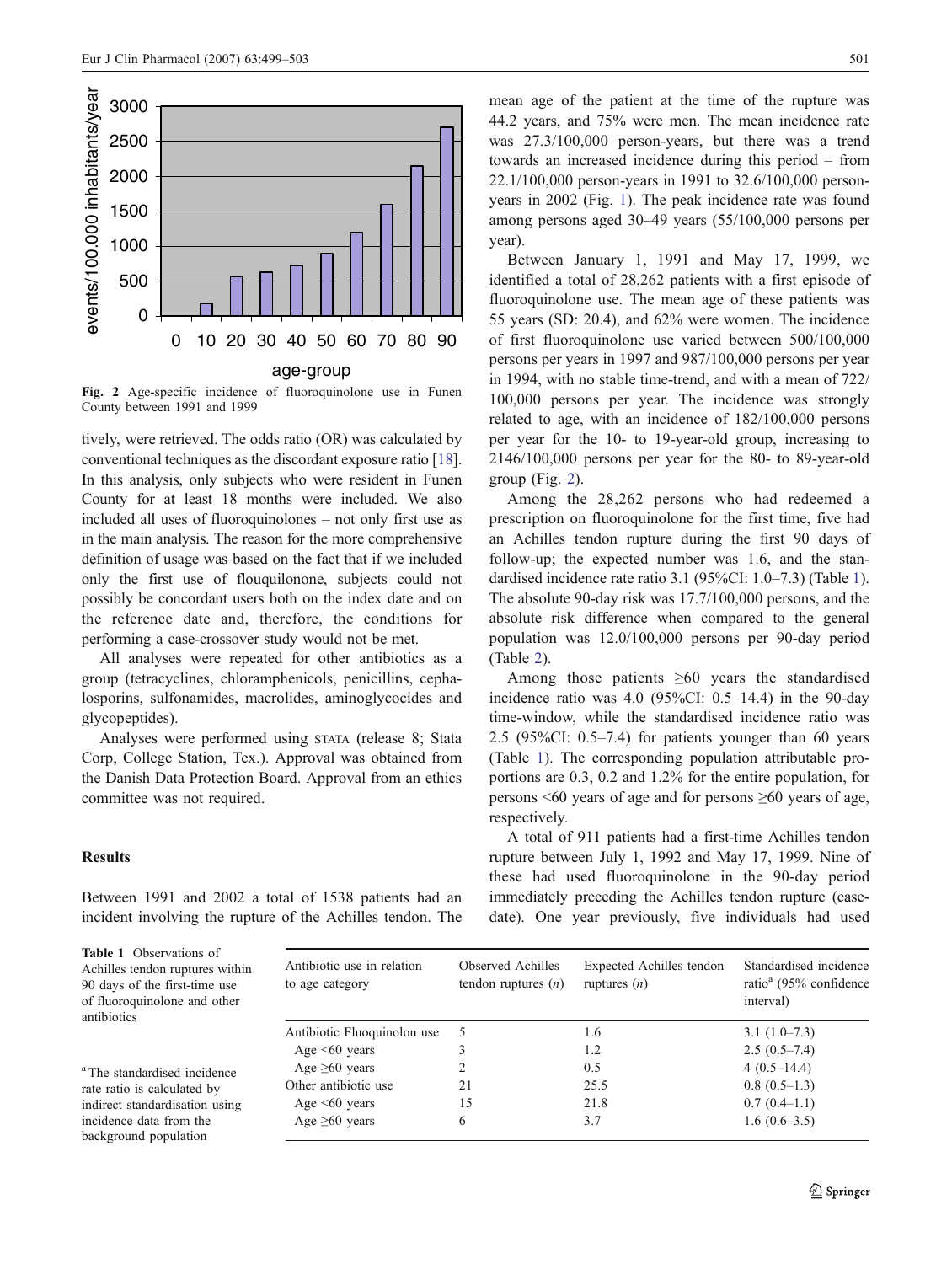| Antibiotic       | First-time  | Observed Achilles tendon | $n/100,000$ per period | Risk difference to background population |
|------------------|-------------|--------------------------|------------------------|------------------------------------------|
|                  | users $(n)$ | ruptures $(n)$           | $(95\% \text{ CI})$    | $n/100,000$ per period (95% CI)          |
| Fluoroquinolone  | 28,262      | 21                       | $17.7(5.7-41.3)$       | $12.0(0.0-35.6)$                         |
| Other antibiotic | 401,080     |                          | $5.2(3.2 - 8.0)$       | $-1.0$ (-2.9–1.8)                        |

<span id="page-4-0"></span>Table 2 Absolute risk and incidence rate difference for Achilles tendon rupture within 90 days of the first-time use of fluoroquinolone or other antibiotics

Abbreviations: CI, Confidence interval

fluoroquinolone in the 90 days immediately preceding the control date. One patient had used fluoroquinolones on both occasions. This yields an OR of 1.8 (95%CI, 0.5–6.9) for a 90-day exposure window (Table 3).

Among the 401,080 persons who had redeemed prescriptions on other antibiotics for the first time, 21 had a rupture of the Achilles tendon during the first 90 days of follow-up; the expected number was 25.5, and the standardised incidence ratio was 0.8 (95% CI 0.5–1.3) (Table [1\)](#page-3-0). The 90-day risk was 5.2/100,000 persons, and the risk difference was 1.0/100,000 persons per 90-day period (Table 2).

Of the 911 patients with a first-time Achilles tendon rupture between July 1, 1992 and May 17, 1999, 83 had used other antibiotics during the 90 days immediately preceding the Achilles tendon rupture (case-date). One year previous, 93 had used other antibiotics during the 90 days immediately preceding the control-date, yielding an OR of 0.9 (95% $CI: 0.6-1.2$ ) in the case-crossover analysis (Table 3).

## Discussion

The results of this study indicate that the risk of a person suffering a rupture of the Achilles tendon was threefold higher within 90 days of using fluoroquinolone for the first time than that calculated for the background population. In addition, we found that the absolute risk of Achilles tendon rupture is low.

The strength of the study is its population-based cohort design. More than 95% of all hospital treatments are performed within the public health system, and since contacts are registered by the Danish personal registration numbers, we were able to follow individual persons over

Table 3 Case-crossover analysis of prescriptions on fluoroquinolone/ other antibiotics in the different time windows for 911 patients with an incident Achilles tendon rupture

| Antibiotic       | Index date | Reference date <sup>a</sup> | Odds ratio<br>$(95\%CI)$ |
|------------------|------------|-----------------------------|--------------------------|
| Fluoroquinolone  | 83         | ╮                           | $1.8(0.5-6.9)$           |
| Other antibiotic |            | 93                          | $0.9(0.6-1.2)$           |

<sup>a</sup> We used a reference time of 365 days before the index date

time with nearly no loss to follow-up. However, a main weakness of the study is that although we were able to identify a study cohort of 28,262 individuals who were first-time users of fluoroquinolone, only five of these had a rupture of the Achilles tendon during the first 90 days of follow-up. Another weakness of our study is the risk of misclassified cases of Achilles tendon rupture among nonusers of fluoroquinolone. To decrease this risk, we reviewed the records of all Achilles tendon ruptures among fluoroquinolone users and found no misclassified case. No validation has been undertaken for the non-users, which may have biased our relative risk measures and our risk difference towards lower values. A further weakness is the fact that although we have information on the total doses of retrieved fluoroquinolone, we have no information on the prescribed daily dose, which may result in misclassification of the usage period. However, as yet it is unknown if the risk of Achilles tendon rupture is associated to the actual use of fluoroquinolone or if it is a long-term effect following its use. We chose a 90-day period for the main results and repeated the analysis with the risk of Achilles tendon rupture in different time-windows following redemption of the first prescription of fluoroquinolone. The relative risk was 3.6 in a 30-day window and 2.7 in a 180 day window, which supports an assumption of a long-term effect.

Between 1991 and 2002 the incidence of Achilles tendon ruptures increased from 22.1 to 32.6/100,000 persons per year in Funen Country. The level – as well as the time-related increasing incidence – are in accordance with results from previous studies [\[2](#page-5-0)–[7](#page-5-0)]. The observed incidence of fluoroquinolone users was 722/100,000 persons per year with no increasing trend with time but with a much higher use among the elderly than among young persons. No other incidence figures exists, but in The Netherlands the prevalence of fluoroquinolone users increased from 840/100,000 inhabitants per year in 1991 to 2040/100,000 inhabitants per year in 1996 [[19\]](#page-5-0). In Funen County, the prevalent use of fluoroquinolone started to increase after 2003, and in 2005 the number of prevalent users was 1100/100,000 persons ([http://www.medstat.dk/](http://www.medstat.dk/MedStatDataViewer.php) [MedStatDataViewer.php;](http://www.medstat.dk/MedStatDataViewer.php) accessed July 2006).

Among patients younger than 60 years of age, we found that the risk of Achilles tendon rupture was 2.5-fold higher